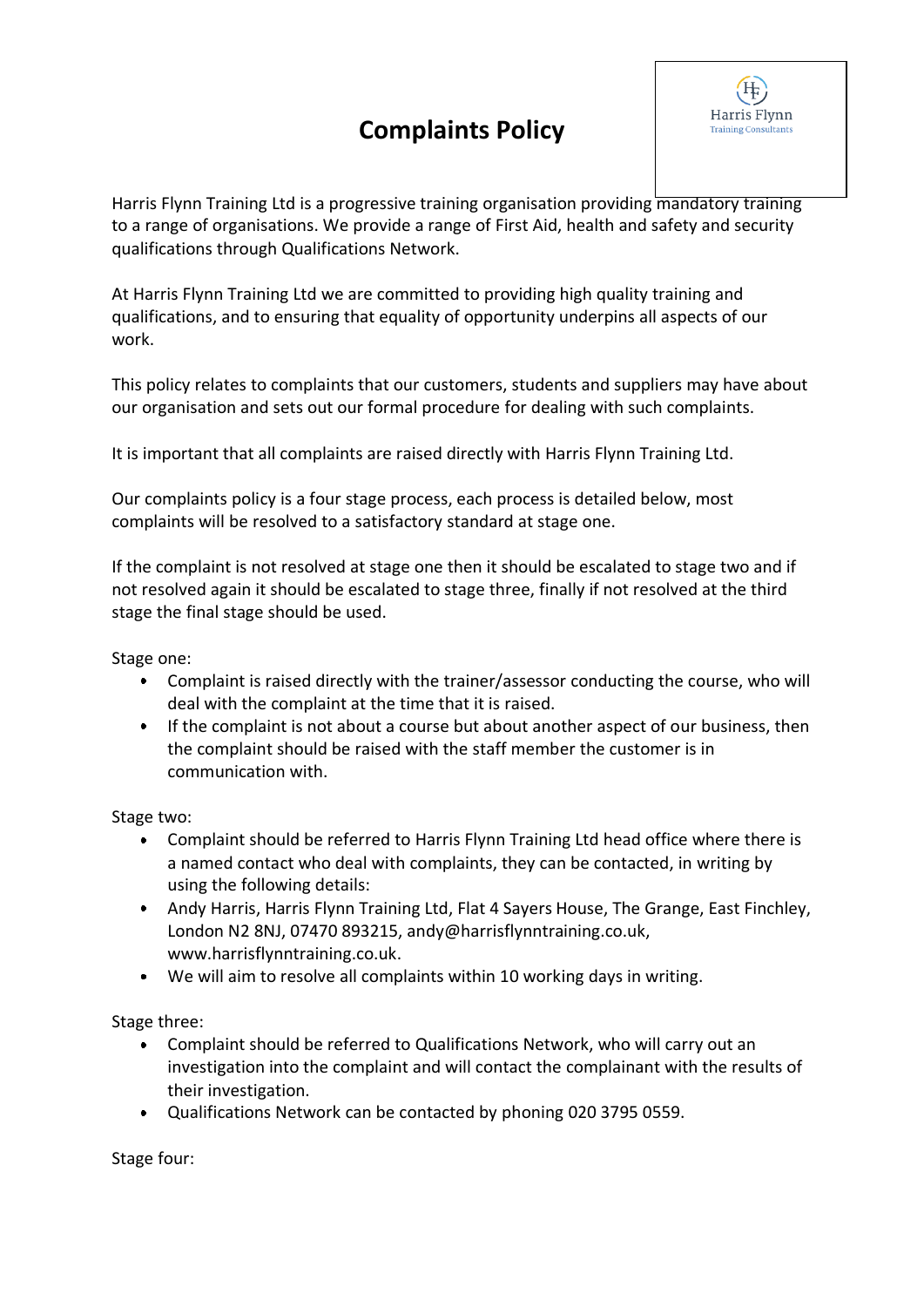- Stage four is the final stage of the complaint, if your complaint has not been resolved, you can take your complaint to Ofqual.
- You can make us aware of your complaint by letter, phone or email.

## **Office of Qualifications and Examinations Regulation**

Earlsdon Park, 53-55 Butts Road, Coventry CV1 3BH

**Telephone:** 0300 303 3346 (Lines are open Monday to Friday, 9.00am to 5.00pm)

**Textphone:** 0300 303 3345

**Fax:** 0300 303 3348

**Email:** [info@ofqual.gov.uk](mailto:info@ofqual.gov.uk)

## **Qualifications Wales**

Q2 Building Pencarn Lane Imperial Park Coedkernew Newport NP10 8AR

**Email:** [contact@qualificationswales.org](mailto:contact@qualificationswales.org)

**Policy:** http://qualificationswales.org/media/1444/281015-reg-complaints-awardingbodies.pdf

## **CCEA Regulation**

Marisa Getgood *(Complaints Co-ordinator)* **CCEA** 29 Clarendon Road Clarendon Dock Belfast BT1 3BG

**Email:** [mgetgood@ccea.org.uk](mailto:mgetgood@ccea.org.uk?subject=Complaint%20Notification)

**Telephone:** +44 (0)2890 261407

**Fax:** +44 (0)2890 261234

**Text Phone:** (0)2890 242063

You need to provide regulators with the following information: